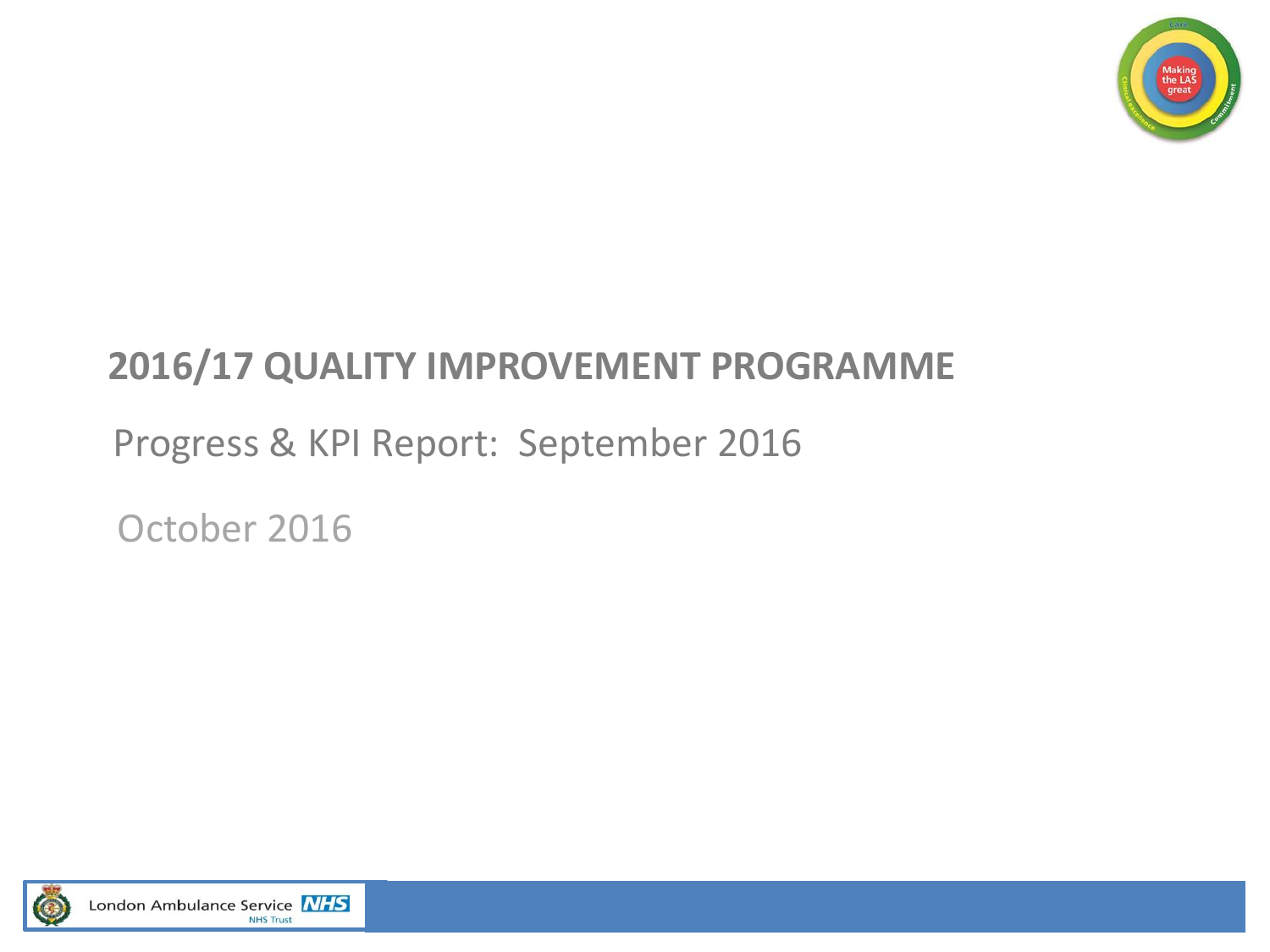### **CONTENTS**



| 1. Executive Summary |                                      |    |
|----------------------|--------------------------------------|----|
|                      | 2. Programme Summary                 |    |
|                      | 3. Workstream progress reports       |    |
|                      |                                      |    |
| 3.1                  | Making the LAS a great place to work |    |
| 3.2                  | Achieving good governance            | 9  |
| 3.3                  | Improving patient experience         | 12 |
| 3.4                  | Improving environment and resources  | 15 |
| 3.5                  | Taking pride and responsibility      | 18 |
|                      |                                      |    |



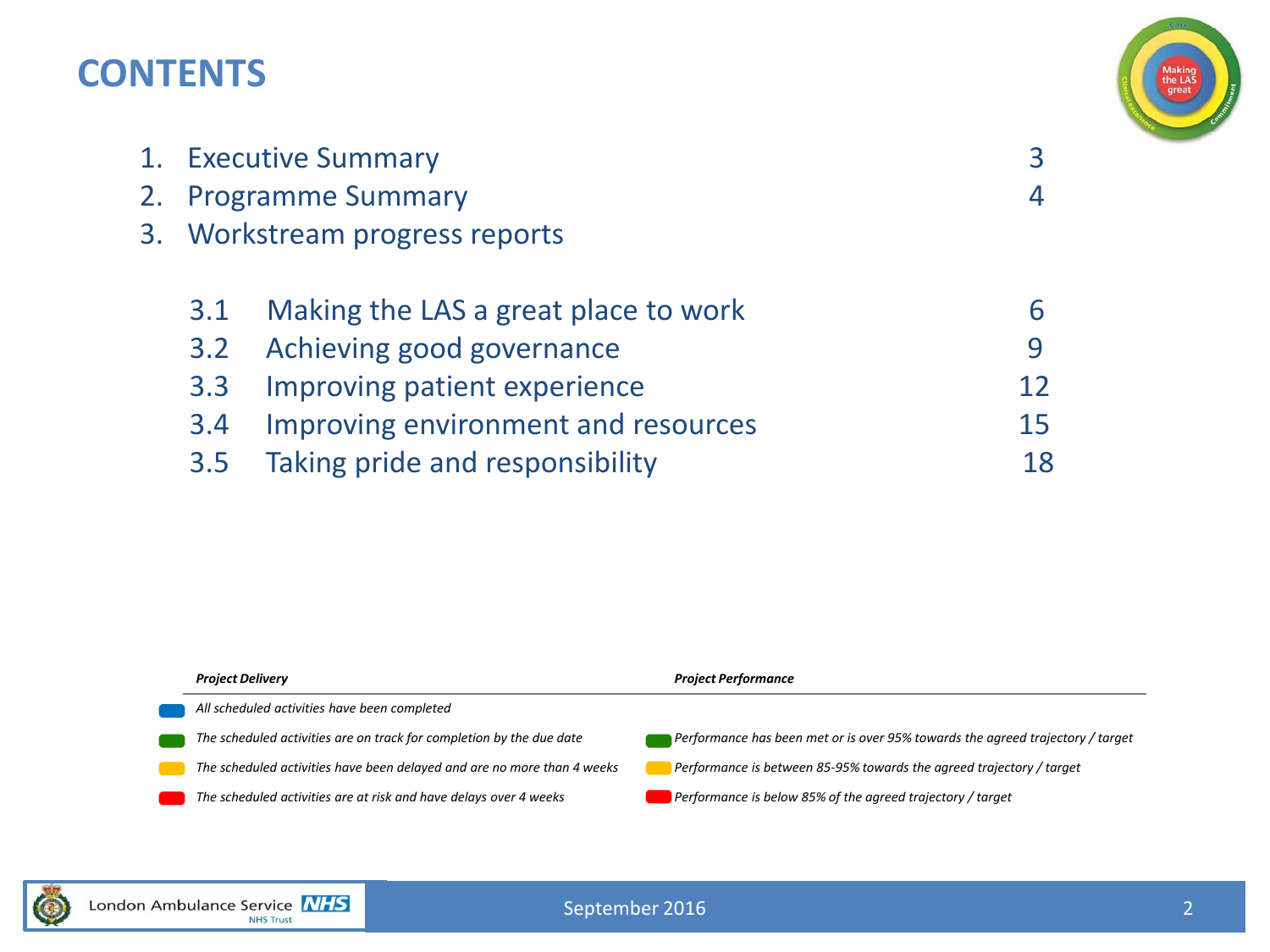### **EXECUTIVE SUMMARY**  September 2016



### **Progress this month**

- A review of all milestone delivery dates was carried out in September to ensure they reflect change requests and priority actions over the forthcoming months. This resulted in 26 deliverables for September with 77% of scheduled activities completed.
- The CQC have notified the Trust that they will be undertaking a comprehensive inspection of the London Ambulance Service on 7,8 & 9 February 2017.
- The activities that are delayed or reporting at risk relate to:
	- Fig. The roll out of pan-London process for pre-booking palliative care patients which was due to be delivered at the end of July, roll out is now expected in October.
	- $\triangleright$  The implementation and the communicating of agreed protective clothing pack for staff have both been delayed. Further training options are being explored to expedite the implementation of the clothing pack.
	- $\triangleright$  The development of the Estate strategy a change request has been submitted to the QIP Board for consideration.
	- $\triangleright$  Information Management and Technology implementation plan has been delayed as we await funding approval.

| <b>Theme</b>                        | <b>Executive Director</b> | #<br><b>Complete</b> | $\frac{9}{6}$<br><b>Complete</b> | <b>RAG</b> |
|-------------------------------------|---------------------------|----------------------|----------------------------------|------------|
| Making LAS a great place to work    | <b>Mark Hirst</b>         | 6/6                  | 100%                             |            |
| Achieving good governance           | Sandra Adams              | 8/8                  | 100%                             |            |
| Improving patient experience        | <b>Briony Sloper</b>      | 0/2                  | 0%                               |            |
| Improving environment and resources | <b>Andrew Grimshaw</b>    | 4/8                  | 50%                              |            |
| Taking pride and responsibility     | <b>Fenella Wrigley</b>    | 2/2                  | 100%                             |            |

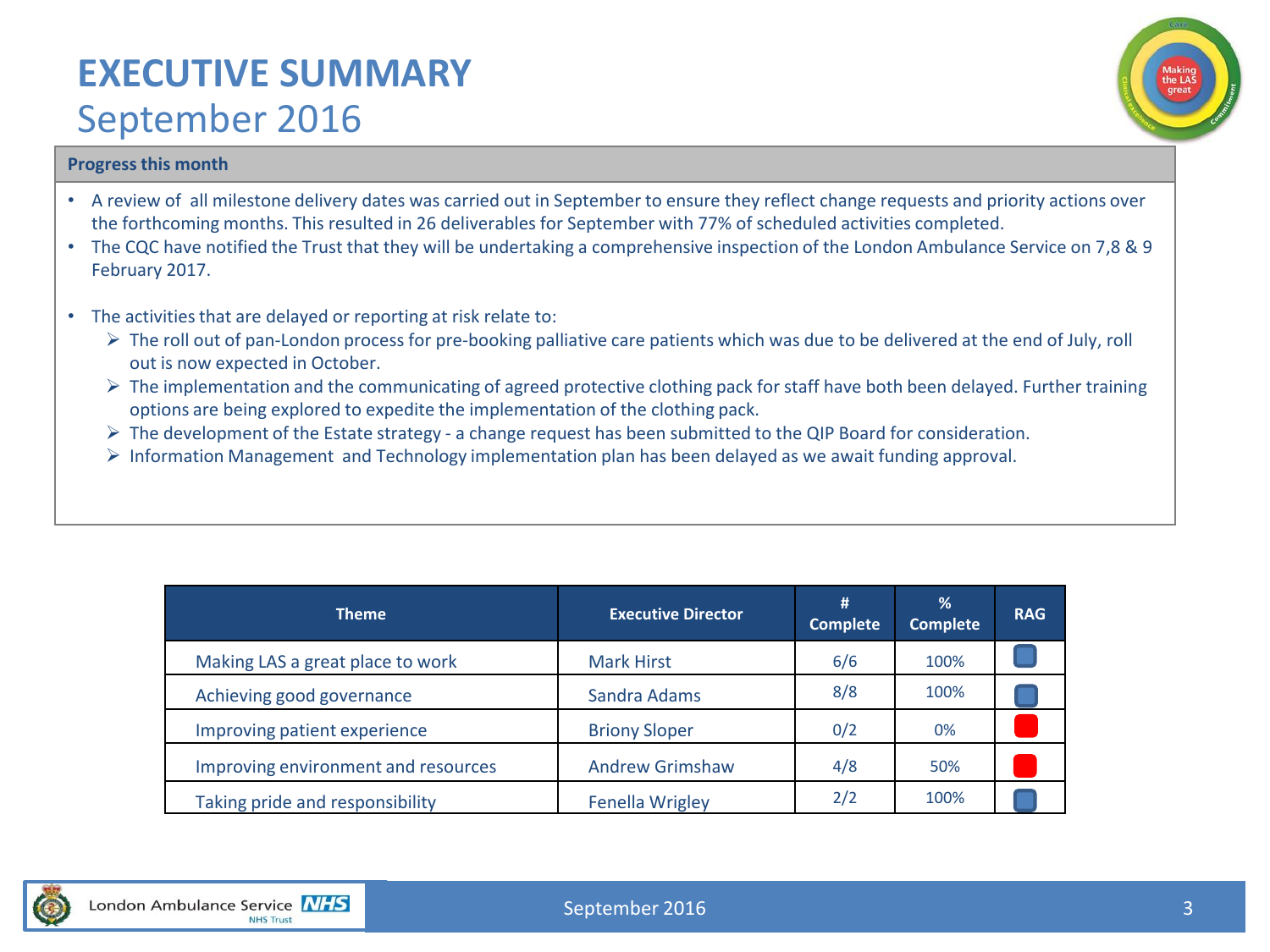### **PROGRAMME SUMMARY** Forecast View



### **Programme:**

- There are small amount of activities to be delivered by the end of October 2016. Teams will be focussing on ensuring all delayed activities are also delivered.
- The start of a series of road shows that will take place in October and November.
- Preparation and planning for the comprehensive inspection of the London Ambulance Service in February 2017.
- The roll out of the audit plan along with implementing the restructuring of the PMO to ensure resources are in place to deliver the QIP, and adequately prepare for the CQC inspection.
- The 'Speak Up' communications campaign will commence in October.

|                                                                    |                                     | October 2016 |                 |         | November 2016 |          |                 |         |         |
|--------------------------------------------------------------------|-------------------------------------|--------------|-----------------|---------|---------------|----------|-----------------|---------|---------|
| <b>Theme</b>                                                       | <b>Executive</b><br><b>Director</b> | Complete     | <b>On Track</b> | Delayed | At Risk       | Complete | <b>On Track</b> | Delayed | At Risk |
| Making LAS a<br>great place to<br>work                             | <b>Mark Hirst</b>                   |              | 3               |         |               |          |                 |         |         |
| Achieving good<br>governance                                       | Sandra<br><b>Adams</b>              |              | $\mathbf{1}$    |         |               |          | 3               |         |         |
| Improving<br>patient<br>experience                                 | <b>Briony</b><br>Sloper             |              |                 |         |               |          |                 |         |         |
| Improving<br>environment<br>and resources                          | Andrew<br>Grimshaw                  |              | $\mathbf{1}$    |         |               |          |                 |         |         |
| <b>Taking pride</b><br>Fenella<br>and<br>Wrigley<br>responsibility |                                     |              | $\overline{3}$  |         |               |          |                 |         |         |
|                                                                    |                                     | 8            |                 |         |               | 3        |                 |         |         |

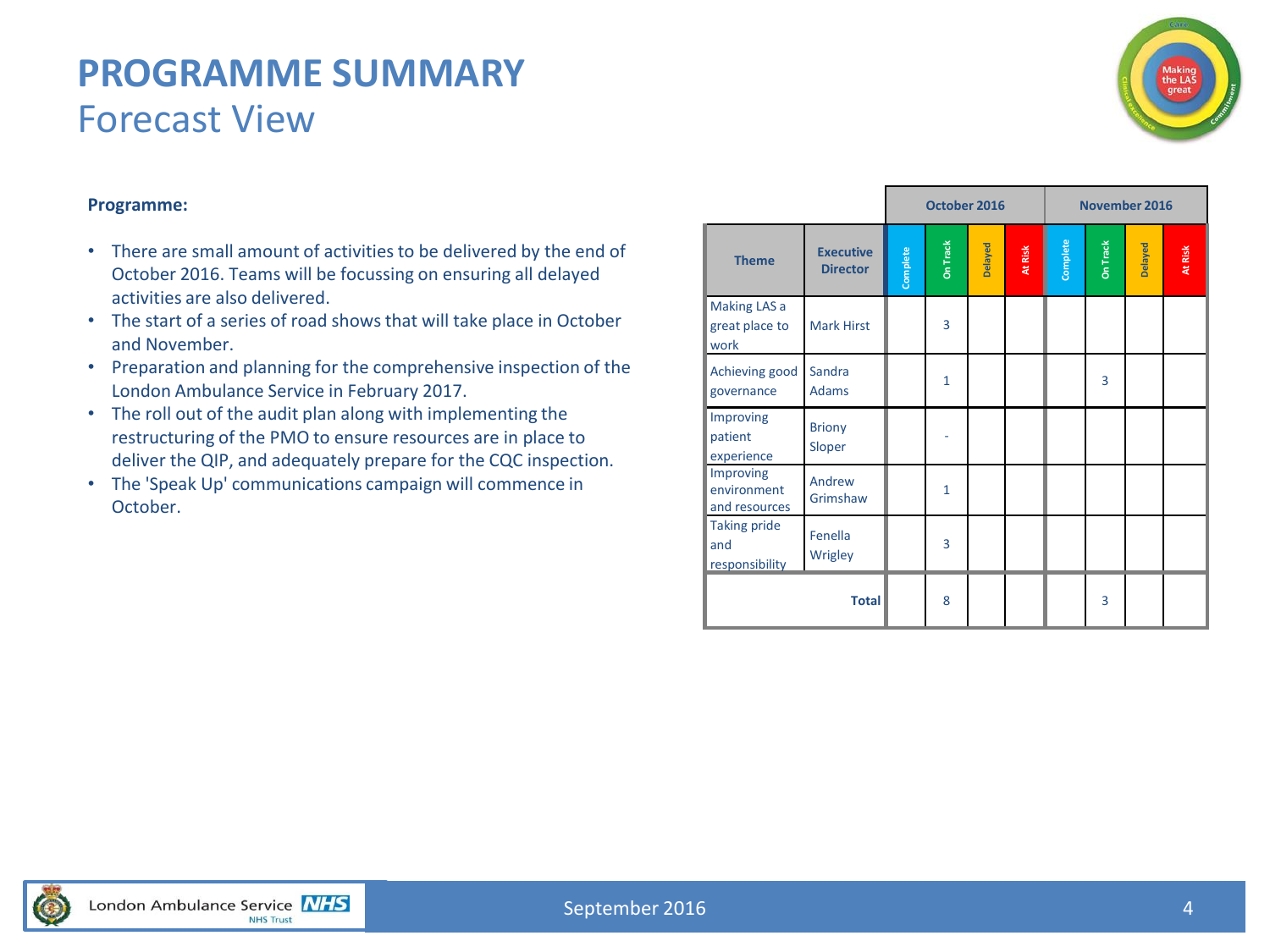

# **WORKSTREAM PROGRESS REPORTS**



London Ambulance Service **NHS** 

September 2016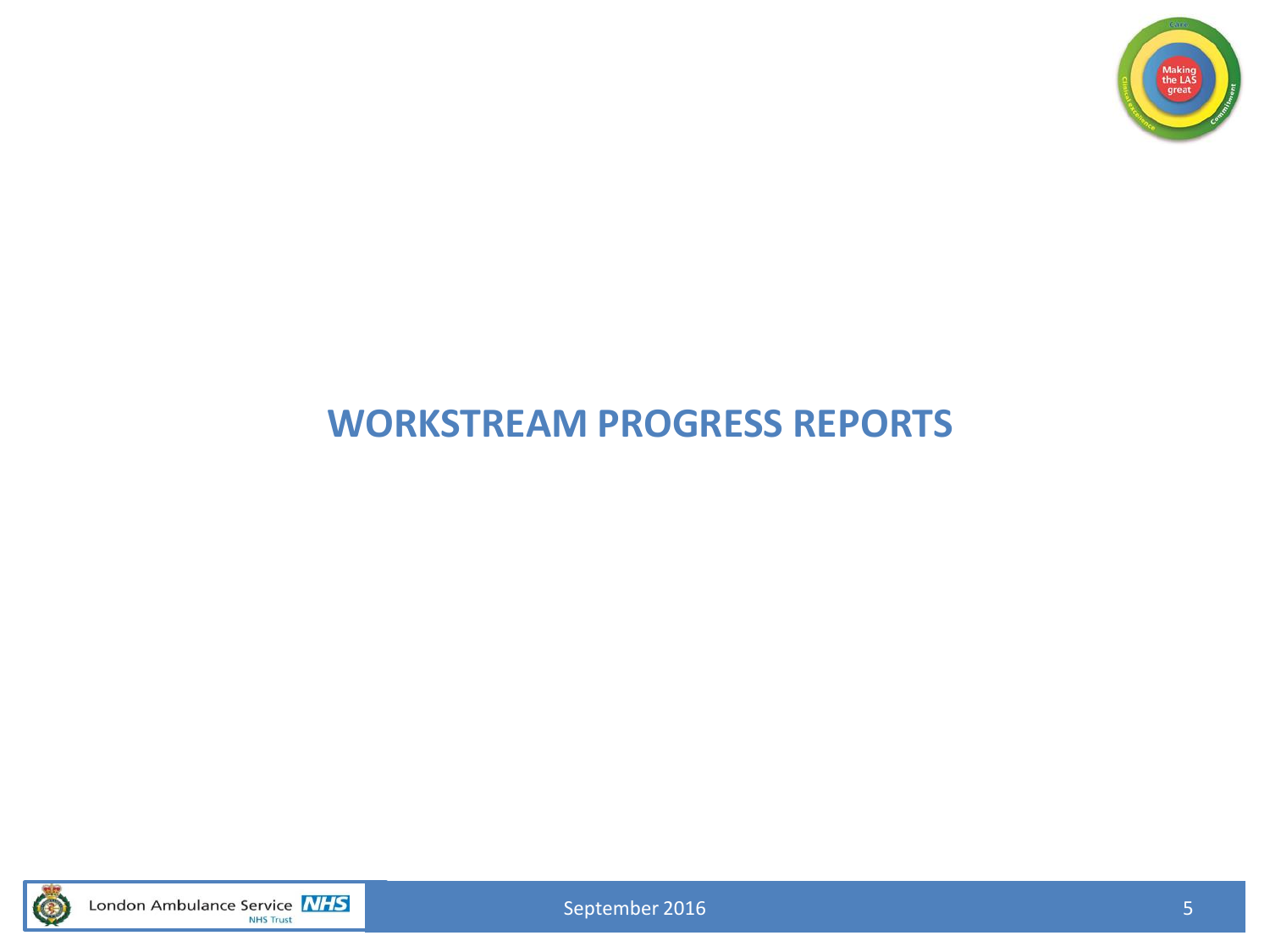# **3.1| MAKING THE LAS A GREAT PLACE TO WORK** Executive Lead: Mark Hirst



#### **Advert to Action:**

• The graduate recruitment process redesign has been completed, with a guidance document currently in draft to be issued to all graduates explaining what they can expect when they join the Trust as well as any tax implications of the current package offered. A paper will be going to the Executive Leadership Team setting out the lessons learnt from the graduate recruitment for 15/16; along with the mitigations put in place to ensure there are minimal areas for improvement next year.

#### **Bullying and Harassment:**

• By the end of September 46 workshops had been delivered in total, with targeted training delivered to those departments who have shown limited attendance via our current training database. Five of these sessions have been delivered to the members of HART in response to some feedback received from this cohort of staff.

#### **HIGHLIGHTS THIS MONTH**

- Final session of Investigations Training for B&H was undertaken, with a cumulative total of 68 staff completing a two day course in investigation skills to drive forward the new dignity at work policy. A further 15 staff have also undertaken practical skills in mediation, which will enable staff to be able to develop their skills in dealing with conflict and round table resolutions, all of which will be supported with a newly designed suite of documents in line with the new policy.
	- Planning has commenced with three operational sectors regarding developing pilots for local champions for Dignity and Respect, along with a recruitment process to ensure they are recruited in an open and transparent manner.
	- A new communications plan has been drafted, setting out the priorities moving forward.

#### **Equality and Inclusion:**

- A board seminar was held with Executive and Non Executive Directors and led by the NHSE Joint WRES (Workforce Race Equality Scheme) Programme Directors, followed by a further meeting with the Chair and Interim Head of Equality and Inclusion to discuss next steps with the Workforce Race Equality Standard.
- The Executive Leadership Team has approved two additional posts to work within the Equality &Inclusion function to support future delivery.
- Lessons learnt meetings have been undertaken with the Metropolitan Police, Health Education England, the Patients' Forum and current members of the LAS BME Staff Forum to understand their experiences in developing BME staff in the workplace.

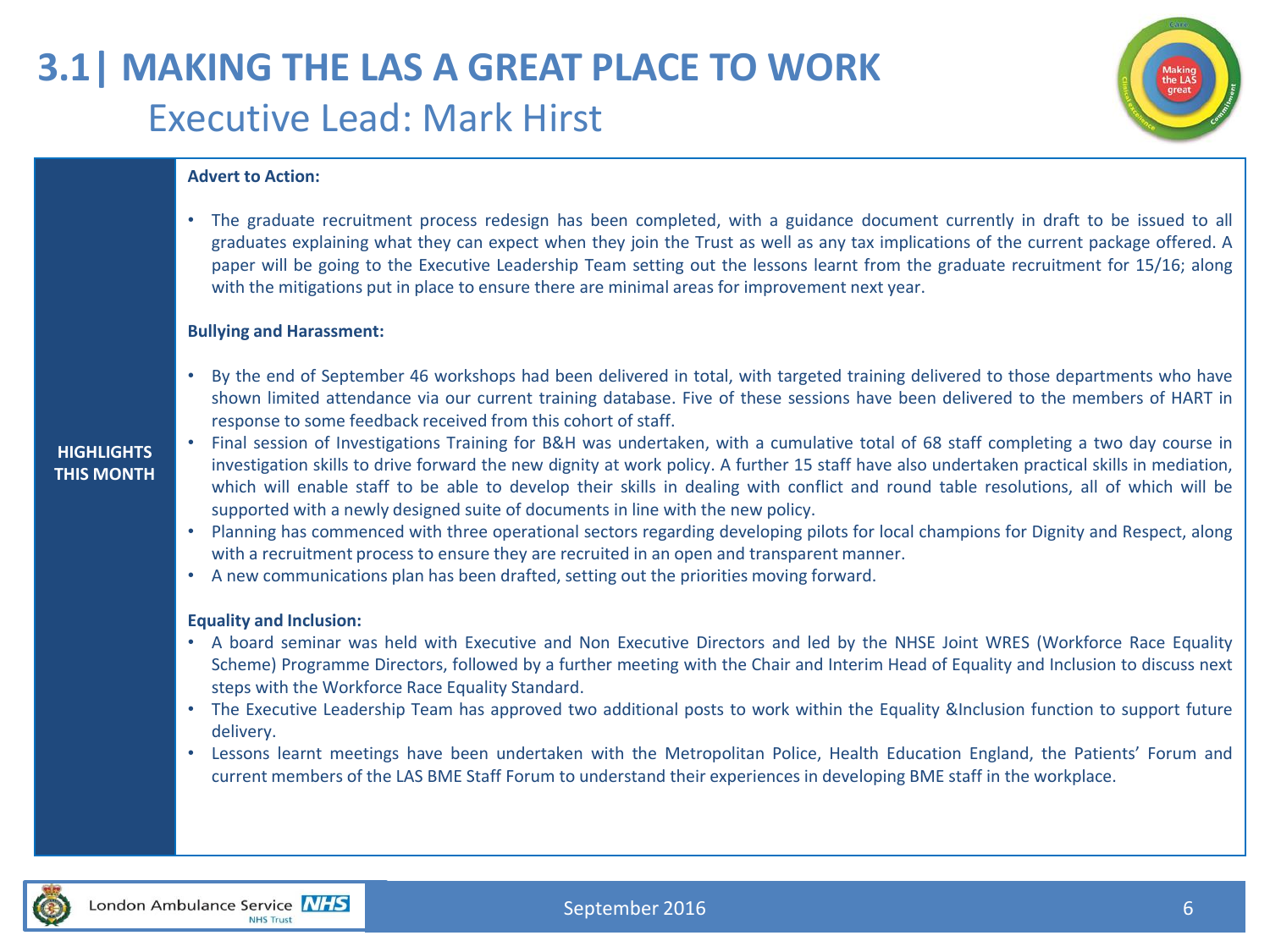### **MAKING THE LAS A GREAT PLACE TO WORK** Progress – September 2016



| <b>Deliverable</b>                          | Lead                   | Comp |
|---------------------------------------------|------------------------|------|
| <b>Advert to Action</b><br>(Recruitment)    | <b>Tracey Watts</b>    | 1    |
| <b>Bullying and Harassment</b>              | <b>Cathe Gaskell</b>   | 2    |
| <b>Training</b>                             | <b>Jane Thomas</b>     | 1    |
| <b>Equality and Inclusion</b>               | Melissa Berry          | 2    |
| <b>Vision and Strategy</b>                  | <b>Karen Broughton</b> |      |
| <b>Supporting Staff</b>                     | <b>Gill Heuchan</b>    |      |
| Retention                                   | Lindsay Koppenhol      |      |
| Workforce and<br>Organisational Development | Karen Broughton        |      |

| September 2016  |                |                |  |  |  |  |  |  |  |
|-----------------|----------------|----------------|--|--|--|--|--|--|--|
| <b>Complete</b> | <b>Delayed</b> | <b>At Risk</b> |  |  |  |  |  |  |  |
| $\mathbf{1}$    |                |                |  |  |  |  |  |  |  |
| $\overline{2}$  |                |                |  |  |  |  |  |  |  |
| 1               |                |                |  |  |  |  |  |  |  |
| $\overline{2}$  |                |                |  |  |  |  |  |  |  |
|                 |                |                |  |  |  |  |  |  |  |
|                 |                |                |  |  |  |  |  |  |  |
|                 |                |                |  |  |  |  |  |  |  |
|                 |                |                |  |  |  |  |  |  |  |

#### **Outstanding** actions

- A paper will be going to the ELT setting out the lessons learnt from the graduate recruitment for 15/16; along with the mitigations put in place to ensure there are minimal areas for improvement next year.
- Following the review of the Recruitment function the implementation of a substantive structure over the remainder of Q3.

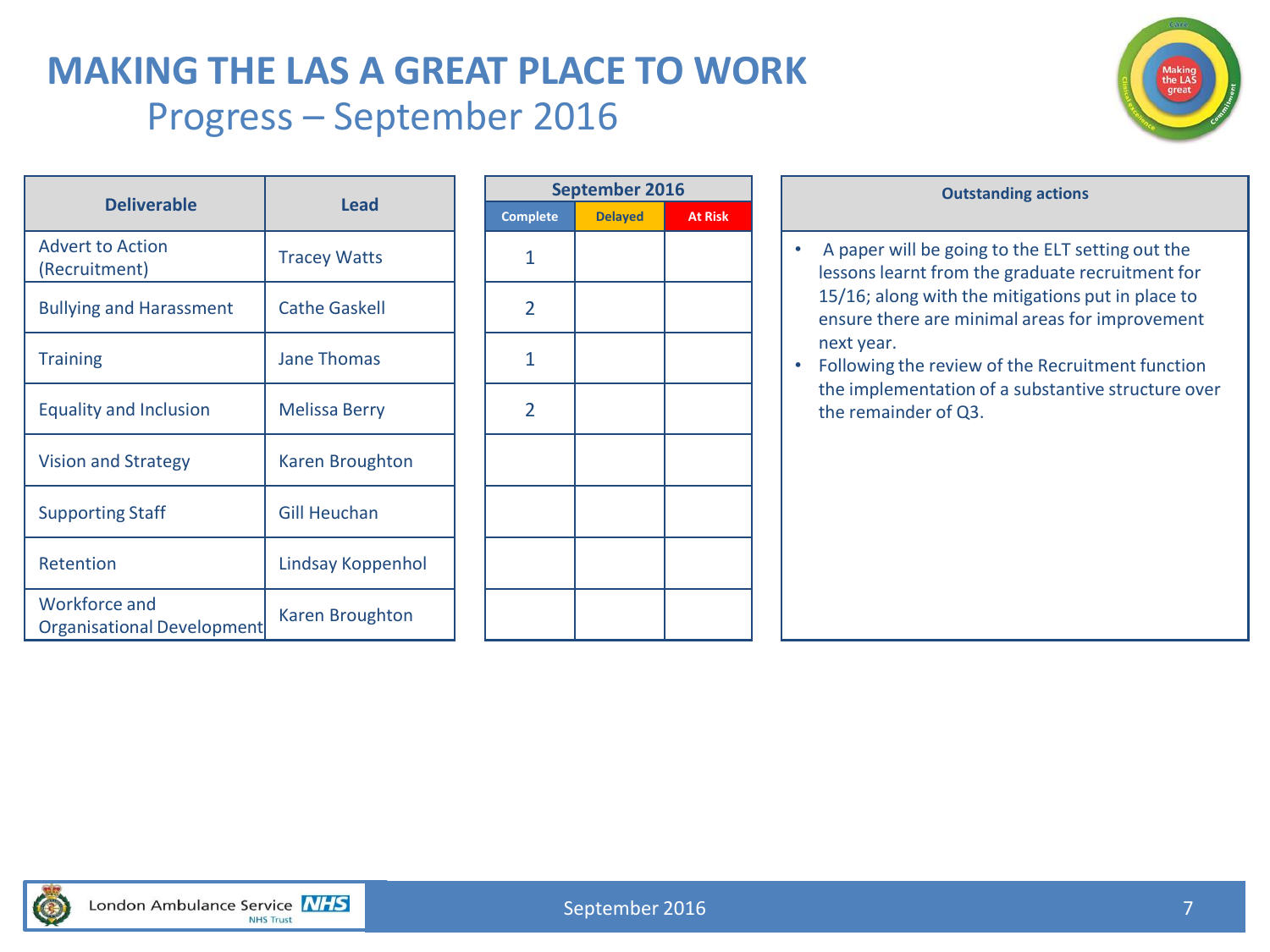# **MAKING THE LAS A GREAT PLACE TO WORK** Forecast View



| <b>Focus for next month</b>                                                                                                                                                                                                     | <b>Key risks and challenges</b>                                                                                                                            |  |  |  |  |  |
|---------------------------------------------------------------------------------------------------------------------------------------------------------------------------------------------------------------------------------|------------------------------------------------------------------------------------------------------------------------------------------------------------|--|--|--|--|--|
| CEO Roadshows commence with corporate services, managers and support<br>functions across the Trust                                                                                                                              | Lack of IM&T engagement in the implementation of ESR and OLM has slowed<br>the project, however the Project Sponsor is now meeting on a weekly basis       |  |  |  |  |  |
| The People and Organisational Development Strategy to be approved by the<br>Workforce and OD Committee                                                                                                                          | with them to address the areas of concern, with a risk raised ensuring visibility<br>is maintained at the Project Board chaired by the Interim Director of |  |  |  |  |  |
| Targeted B&H sessions arranged for those departments with limited<br>attendance across the Trust                                                                                                                                | Workforce.                                                                                                                                                 |  |  |  |  |  |
| Second cohort of staff to be trained in practical skills in Mediation on 10 <sup>th</sup> and<br>11 <sup>th</sup> October, these staff were requested to send through an expression of<br>interest with line management support |                                                                                                                                                            |  |  |  |  |  |

| <b>Deliverable</b>                                 |                      |  |          |                 | October 2016   |                | November 2016   |          |                |                |  |
|----------------------------------------------------|----------------------|--|----------|-----------------|----------------|----------------|-----------------|----------|----------------|----------------|--|
|                                                    | <b>Lead</b>          |  | Complete | <b>On Track</b> | <b>Delayed</b> | <b>At Risk</b> | <b>Complete</b> | On Track | <b>Delayed</b> | <b>At Risk</b> |  |
| <b>Advert to Action (Recruitment)</b>              | <b>Tracey Watts</b>  |  |          |                 |                |                |                 |          |                |                |  |
| <b>Bullying and Harassment</b>                     | <b>Cathe Gaskell</b> |  |          |                 |                |                |                 |          |                |                |  |
| Jane Thomas<br><b>Training</b>                     |                      |  |          |                 |                |                |                 |          |                |                |  |
| <b>Equality and Inclusion</b>                      | <b>Melissa Berry</b> |  |          |                 |                |                |                 |          |                |                |  |
| <b>Vision and Strategy</b>                         | Karen Broughton      |  |          | $\overline{2}$  |                |                |                 |          |                |                |  |
| <b>Supporting Staff</b>                            | <b>Gill Heuchan</b>  |  |          |                 |                |                |                 |          |                |                |  |
| Retention                                          | Lindsay Koppenhol    |  |          |                 |                |                |                 |          |                |                |  |
| <b>Workforce and Organisational</b><br>Development | Karen Broughton      |  |          | $\mathbf{1}$    |                |                |                 |          |                |                |  |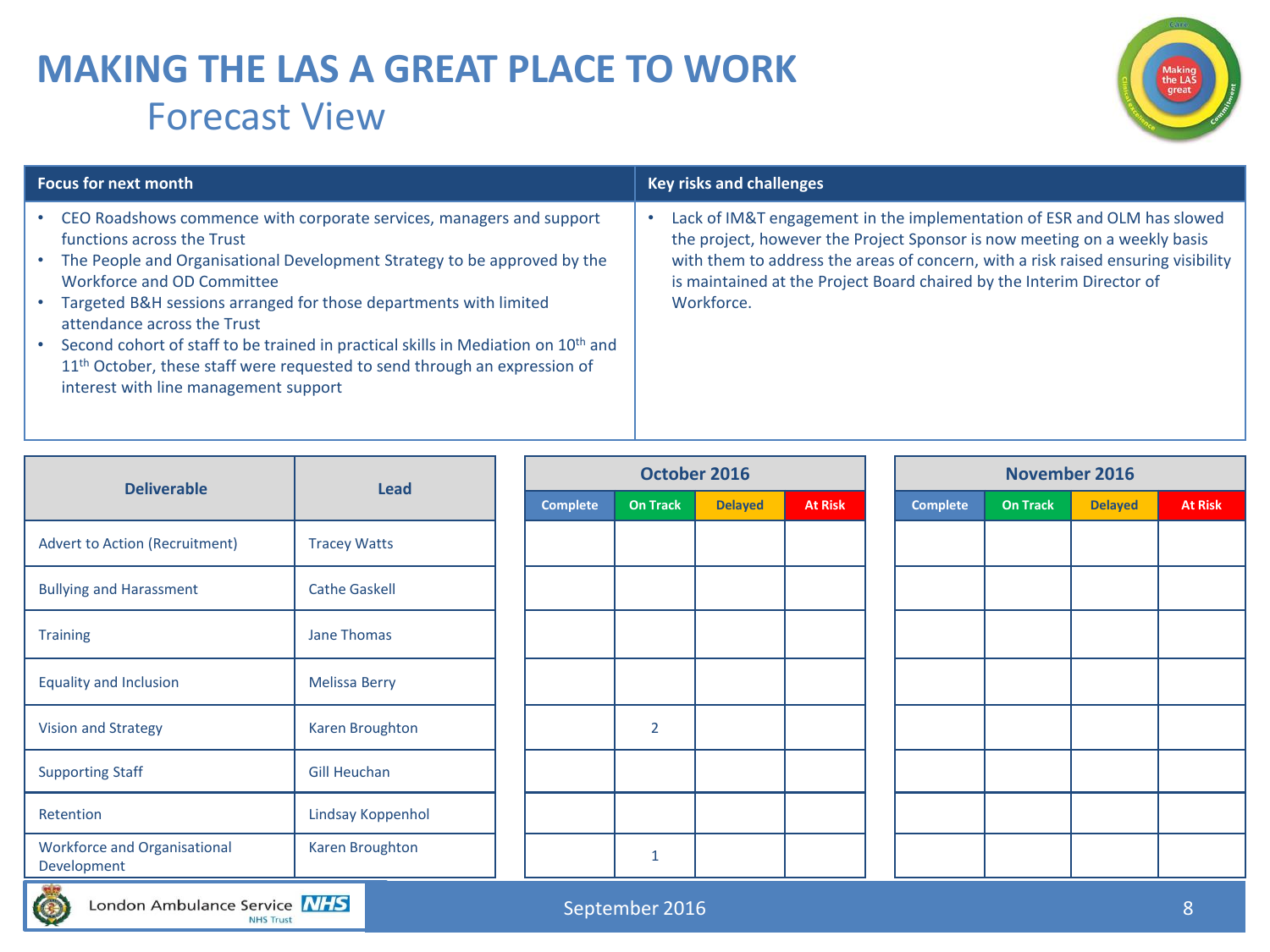# **3.2| ACHIEVING GOOD GOVERNANCE** Executive Lead: Sandra Adams



### **Risk Management**

- Risk Register audits were carried out with 86% RAG rated as green. Those areas that were not green were addressed at RCAG on 4 th October 2016. The areas that were highlighted were Workforce, Comms, Fleet and IM&T and the Chief Executive asked for them all to be updated immediately. All risks have now been migrated over to Datix and the number of local risk registers has increased.
- The Trust Board had two facilitated sessions on the Risk Appetite on  $6<sup>th</sup>$  and 21st September.

### **Improving Incident Reporting**

• The September Health & Safety bulletin was issued on time and focussed on the outcome of the razor box trial which has now been rolled out. The newsletter also encouraged staff to report risks and issued on Datix and included a user guide.

#### **Duty of Candour**

• The new Duty of Candour policy was launched in September with communication to staff in the RIB and on the Listening in Action Facebook page.

#### **CQC Re-inspection**

- The PMO team supported our 111 service to prepare for their CQC inspection and will use lessons learned from that work to aid our planning for the full Service inspection in February
- Work has started on ensuring all the necessary documents are up to date for the Provider Information Return (PIR) submission which we expect to receive in mid-October.
- The PMO team has now been re-focussed on activities that need to be done to prepare for the CQC inspection. This includes preparing the PIR, staff engagement, ensuring departments are prepared for the inspection and an assurance function.

#### **Internal Audit**

• Internal Audit recommendations went to ELT on  $31^{st}$  August and to Audit Committee on  $5^{th}$  September. The committee was pleased to note the good progress being made on the recommended actions.

#### **Policy & Guidance Review**

• The Policy Monitoring & Approval Group met on 14<sup>th</sup> September to review and approve seven policies which have been updated. The group also discussed an action plan for ensuring that key policies are up to date in time for the PIR submission.



### September 2016

### **HIGHLIGHTS THIS MONTH**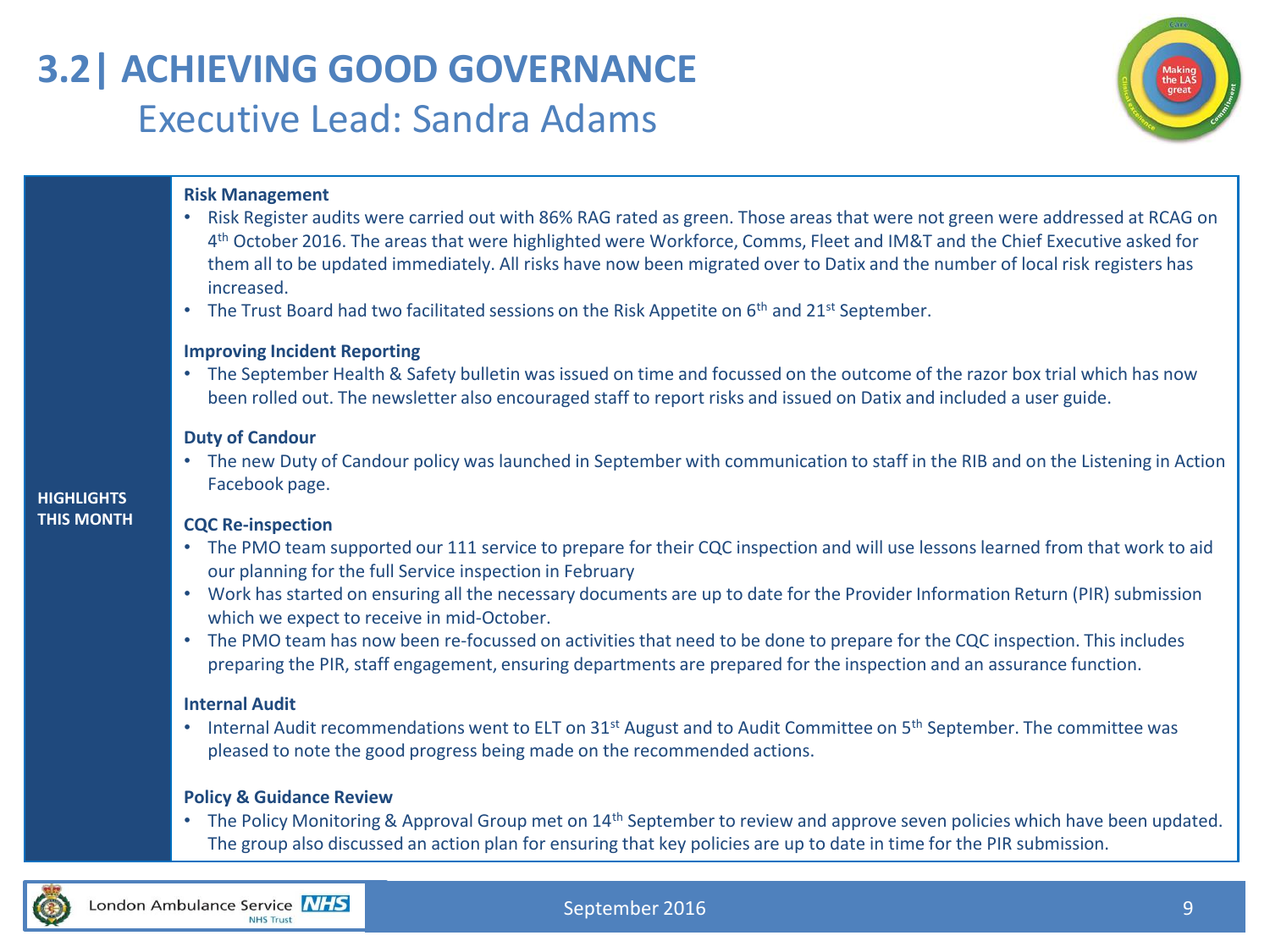## **ACHIEVING GOOD GOVERNANCE**

### Progress – September 2016



| <b>Deliverable</b>                                                | Lead                   | Comp |
|-------------------------------------------------------------------|------------------------|------|
| <b>Risk Management</b>                                            | Sandra Adams           | 2    |
| Capability and capacity of<br>Health, Safety and Risk<br>function | Sandra Adams           |      |
| Improving incident<br>reporting                                   | Sandra Adams           | 2    |
| Duty of Candour                                                   | Sandra Adams           | 1    |
| <b>Operational planning</b>                                       | Paul Woodrow           |      |
| Listening to patients                                             | <b>Fenella Wrigley</b> |      |
| <b>Blue light collaboration</b>                                   | <b>Karen Broughton</b> |      |
| <b>CQC</b> reinspection                                           | <b>Fionna Moore</b>    | 1    |
| <b>Business intelligence</b><br>systems                           | <b>Jill Patterson</b>  |      |
| <b>Internal audit</b>                                             | Sandra Adams           | 1    |
| Policy and guidance review                                        | <b>Sandra Adams</b>    | 1    |

| September 2016 |                |                |  |  |  |  |  |  |  |  |
|----------------|----------------|----------------|--|--|--|--|--|--|--|--|
| Complete       | <b>Delayed</b> | <b>At Risk</b> |  |  |  |  |  |  |  |  |
| $\overline{2}$ |                |                |  |  |  |  |  |  |  |  |
|                |                |                |  |  |  |  |  |  |  |  |
| $\overline{2}$ |                |                |  |  |  |  |  |  |  |  |
| $\mathbf{1}$   |                |                |  |  |  |  |  |  |  |  |
|                |                |                |  |  |  |  |  |  |  |  |
|                |                |                |  |  |  |  |  |  |  |  |
|                |                |                |  |  |  |  |  |  |  |  |
| $\mathbf{1}$   |                |                |  |  |  |  |  |  |  |  |
|                |                |                |  |  |  |  |  |  |  |  |
| $\mathbf{1}$   |                |                |  |  |  |  |  |  |  |  |
| $\mathbf{1}$   |                |                |  |  |  |  |  |  |  |  |

|   | September 2016<br><b>Outstanding actions</b> |                |                                     |  |  |  |  |  |  |
|---|----------------------------------------------|----------------|-------------------------------------|--|--|--|--|--|--|
| ė | <b>Delayed</b>                               | <b>At Risk</b> |                                     |  |  |  |  |  |  |
|   |                                              |                | No outstanding actions<br>$\bullet$ |  |  |  |  |  |  |
|   |                                              |                |                                     |  |  |  |  |  |  |
|   |                                              |                |                                     |  |  |  |  |  |  |
|   |                                              |                |                                     |  |  |  |  |  |  |
|   |                                              |                |                                     |  |  |  |  |  |  |
|   |                                              |                |                                     |  |  |  |  |  |  |
|   |                                              |                |                                     |  |  |  |  |  |  |
|   |                                              |                |                                     |  |  |  |  |  |  |
|   |                                              |                |                                     |  |  |  |  |  |  |
|   |                                              |                |                                     |  |  |  |  |  |  |
|   |                                              |                |                                     |  |  |  |  |  |  |
|   |                                              |                |                                     |  |  |  |  |  |  |
|   |                                              |                |                                     |  |  |  |  |  |  |
|   |                                              |                |                                     |  |  |  |  |  |  |
|   |                                              |                |                                     |  |  |  |  |  |  |
|   |                                              |                |                                     |  |  |  |  |  |  |
|   |                                              |                |                                     |  |  |  |  |  |  |
|   |                                              |                |                                     |  |  |  |  |  |  |
|   |                                              |                |                                     |  |  |  |  |  |  |
|   |                                              |                |                                     |  |  |  |  |  |  |
|   |                                              |                |                                     |  |  |  |  |  |  |

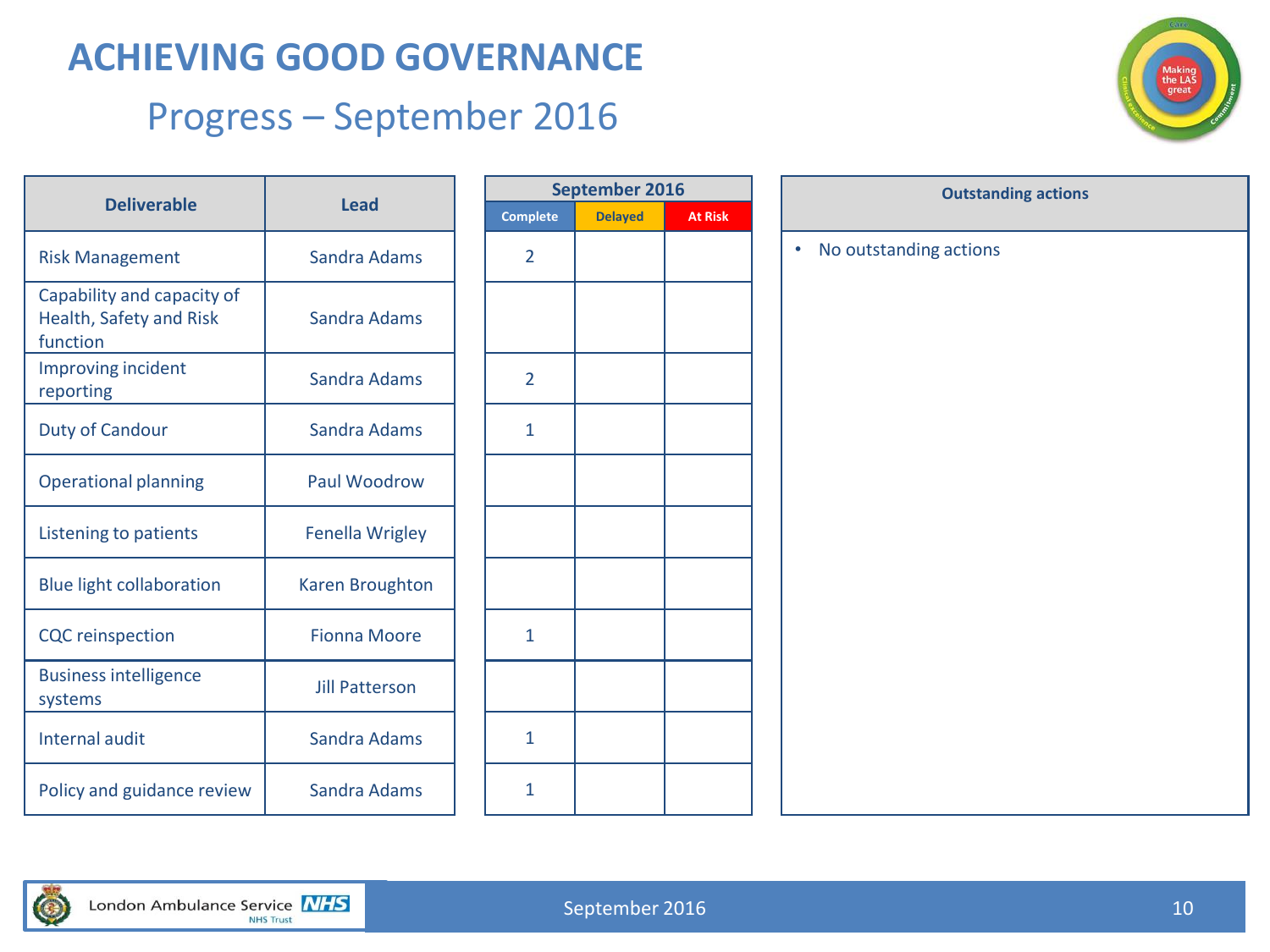### **ACHIEVING GOOD GOVERNANCE** Forecast View



| <b>Focus for next month</b>                                                                                                                                                                                                                                                                                                                                                                                                                                                                                                   | <b>Key risks and challenges</b> |
|-------------------------------------------------------------------------------------------------------------------------------------------------------------------------------------------------------------------------------------------------------------------------------------------------------------------------------------------------------------------------------------------------------------------------------------------------------------------------------------------------------------------------------|---------------------------------|
| • There is only one action for October which has already been completed.<br>• The focus is therefore going to be on preparing for November and December's<br>deliverables.<br>• In particular the deliverables that will require focus will be the EOC review, the<br>implementation of the rest break and out of service review and the Business<br>Intelligence deliverables which are due in December.<br>• The CQC re-inspection preparation will also be a continued focus from now until<br>the inspection in February. |                                 |

|                                                                | <b>Lead</b>         |  |                 | October 2016 |                |                | November 2016   |                 |                |                |
|----------------------------------------------------------------|---------------------|--|-----------------|--------------|----------------|----------------|-----------------|-----------------|----------------|----------------|
| <b>Deliverable</b>                                             |                     |  | <b>Complete</b> | On Track     | <b>Delayed</b> | <b>At Risk</b> | <b>Complete</b> | <b>On Track</b> | <b>Delayed</b> | <b>At Risk</b> |
| <b>Risk Management</b>                                         | Sandra Adams        |  |                 |              |                |                |                 |                 |                |                |
| Capability and capacity of Health,<br>Safety and Risk function | Sandra Adams        |  |                 |              |                |                |                 |                 |                |                |
| Improving incident reporting                                   | Sandra Adams        |  |                 | $\mathbf{1}$ |                |                |                 | 1               |                |                |
| Duty of Candour                                                | Sandra Adams        |  |                 |              |                |                |                 |                 |                |                |
| <b>Operational planning</b>                                    | Paul Woodrow        |  |                 |              |                |                |                 | $\overline{2}$  |                |                |
| Listening to patients                                          | Fenella Wrigley     |  |                 |              |                |                |                 |                 |                |                |
| <b>Blue light collaboration</b>                                | Karen Broughton     |  |                 |              |                |                |                 |                 |                |                |
| <b>CQC</b> reinspection                                        | <b>Fionna Moore</b> |  |                 |              |                |                |                 |                 |                |                |
| <b>Business intelligence systems</b>                           | Jill Patterson      |  |                 |              |                |                |                 |                 |                |                |
| Internal audit                                                 | Sandra Adams        |  |                 |              |                |                |                 |                 |                |                |
| Policy and guidance review                                     | Sandra Adams        |  |                 |              |                |                |                 |                 |                |                |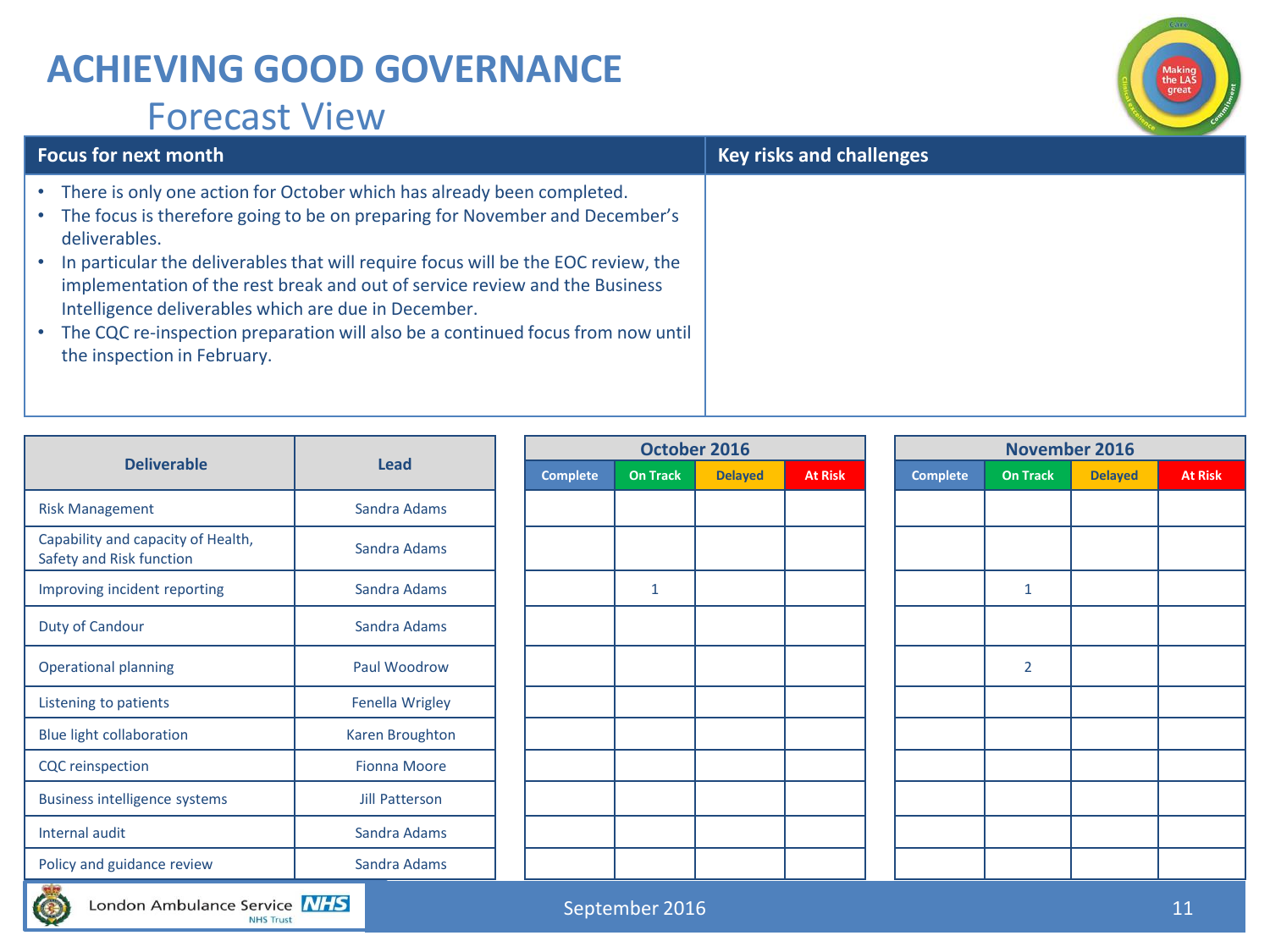# **3.3| IMPROVING PATIENT EXPERIENCE** Executive Lead: Briony Sloper

#### Patient Transport Service

The Palliative care pilot is still delayed due to the slow response times of the volunteer hospice. Although the LAS team is keen to move forward with the pilot we are bound by the responsiveness of the pilot organisation. A suggested start date for the pilot is now expected week commencing 17 October. The completion date of the pilot is anticipated to be in the first week of November and will be followed by evaluation. The roll out of a single process for pre-booking palliative care patients following the pilot is still expected to be delivered in December. A change request will be submitted to the next QIP Board for consideration.

Non Emergency Transport Service: We have also rolled out a pre-booked transport solution for community mental health care assessments for three Trusts and have agreed a timeline with NHS England for the remaining 6 Trusts by end of January 2017. Although this is not a direct milestone in the QIP plan, the project is an enabler for meeting mental health patients needs and is ensuring a more timely and effective service.

#### Mental health:

Communication to staff on continuing professional development and training opportunities continues with updates on LIA, RIB and the pulse. The development of mental health support via Registered Nurses has also been continued.

A staff survey undertaken with staff in EOC showed that the Registered Mental health Nurses (RMN) in the control room have been utilized as a key conduit for sharing and supporting staff in the control room and the front line to interpret and apply the revised standard operating procedures (SOP) effectively – a staff survey was undertaken and the findings presented in June 2016 that demonstrated:

**HIGHLIGHTS** 

**THIS MONTH**

- 80.87% of EOC staff have found the presence of RMNs beneficial to support their interpretation and management of mental health scenarios
- 84.61% of EOC staff felt that RMNs have a key benefit including improved patient assessments and support to manage these calls effectively
- 73.03% of EOC staff felt that RMNs have improved access & communication with external agencies in relation to mental health
- 50% of EOC staff felt that RMNs have impacted on their individual learning, confidence & knowledge about MH presentations

#### Bariatric:

The patient representative assigned to the bariatric working group (BWG) had to decline further attendance due to other commitments; therefore the BWG proactively sought out patient forum members to obtain input and advice from outside the London Ambulance Service. A forum member was identified and has now been invited to all future meetings. There will also be a specific patient forum held on 20th October whereby other forum members will be updated on our progress and have an opportunity to provide input into the programme.

At the next BWG on 4th October we will be aiming to make a decision regarding vehicles and produce a recommended list of equipment along with justifications of benefits to patients and the service as a whole. Data collection and analysis is progressing, we will soon have CCG information for numbers and geographical locations of patients in London. This will allow us to begin planning resource allocation.

A number of the BWG travelled to South East Coast Ambulance Service NHS Foundation Trust to observe their procedures surrounding bariatric patients; this included their definition, resourcing, use and issues. This information will be used to inform our own plans.

The LAS definition for 'bariatric' has been agreed upon by the BWG and it has now gone to ELT for sign off. The LAS bariatric capability has been audited on three different occasions.



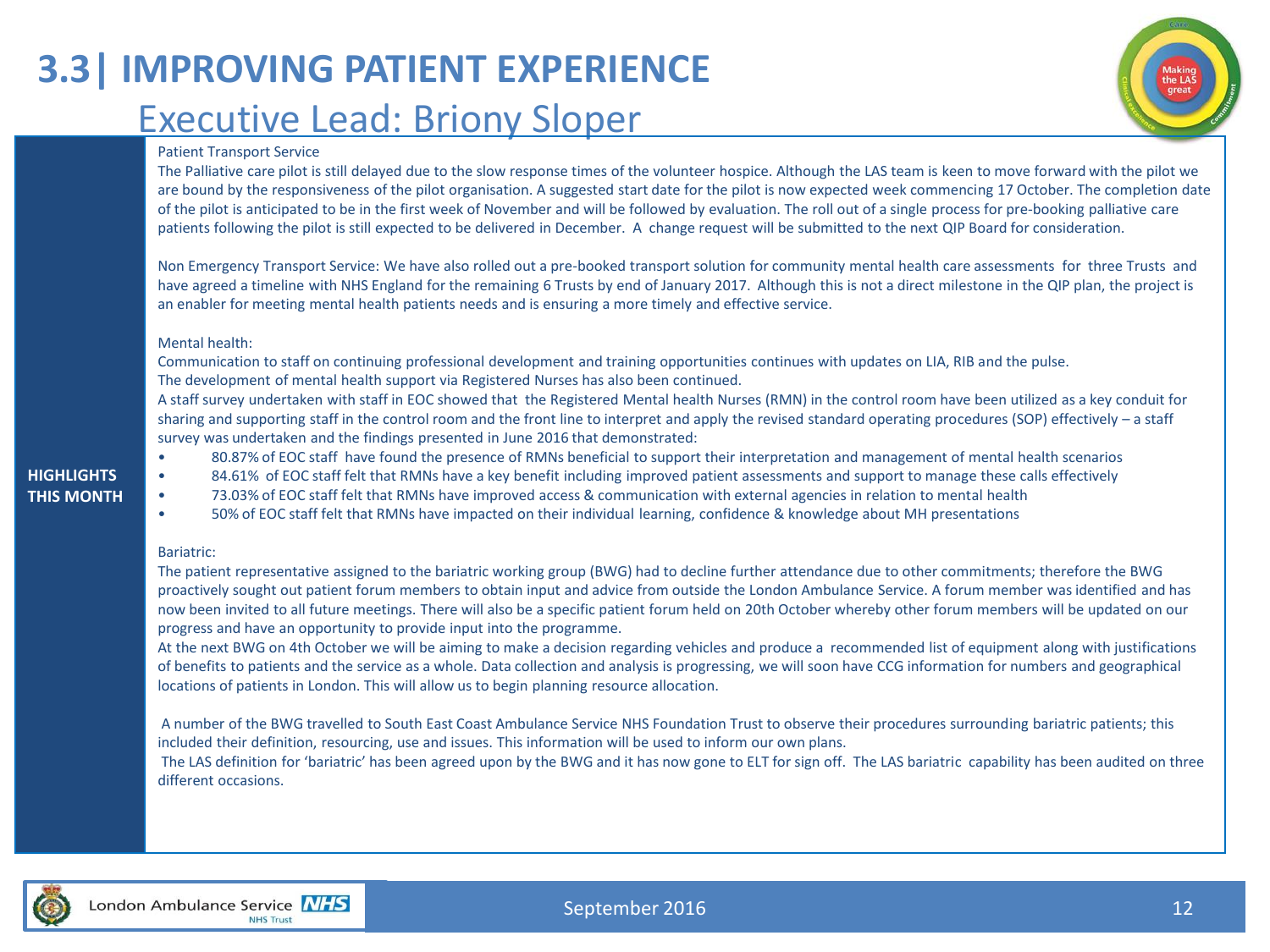# **IMPROVING PATIENT EXPERIENCE** Progress – September 2016



| <b>Deliverable</b>                         | <b>Lead</b>                          | Comp          |
|--------------------------------------------|--------------------------------------|---------------|
| <b>Patient Transport Service</b><br>(NETS) | Paul Woodrow                         |               |
| Meeting peoples needs                      | <b>Briony Sloper/Paul</b><br>Woodrow | O             |
| <b>Response Times</b>                      | Paul Woodrow                         | $\mathcal{L}$ |
| Learning from experiences                  | <b>Briony Sloper</b>                 | 0             |

| <b>September 2016</b> |                |                |  |  |  |  |
|-----------------------|----------------|----------------|--|--|--|--|
| <b>Complete</b>       | <b>Delayed</b> | <b>At Risk</b> |  |  |  |  |
|                       | $\overline{2}$ |                |  |  |  |  |
|                       |                |                |  |  |  |  |
|                       |                |                |  |  |  |  |
|                       |                |                |  |  |  |  |
| 0                     |                |                |  |  |  |  |
|                       |                |                |  |  |  |  |
| 0                     |                |                |  |  |  |  |
|                       |                |                |  |  |  |  |
|                       |                |                |  |  |  |  |
| በ                     |                |                |  |  |  |  |
|                       |                |                |  |  |  |  |
|                       |                |                |  |  |  |  |

#### **Outstanding actions**

Due to the pilot start date being delayed the pilot cannot be reviewed until it is complete. It is expected that despite this delay, the roll out is still expected to take place in December as per milestone plan.

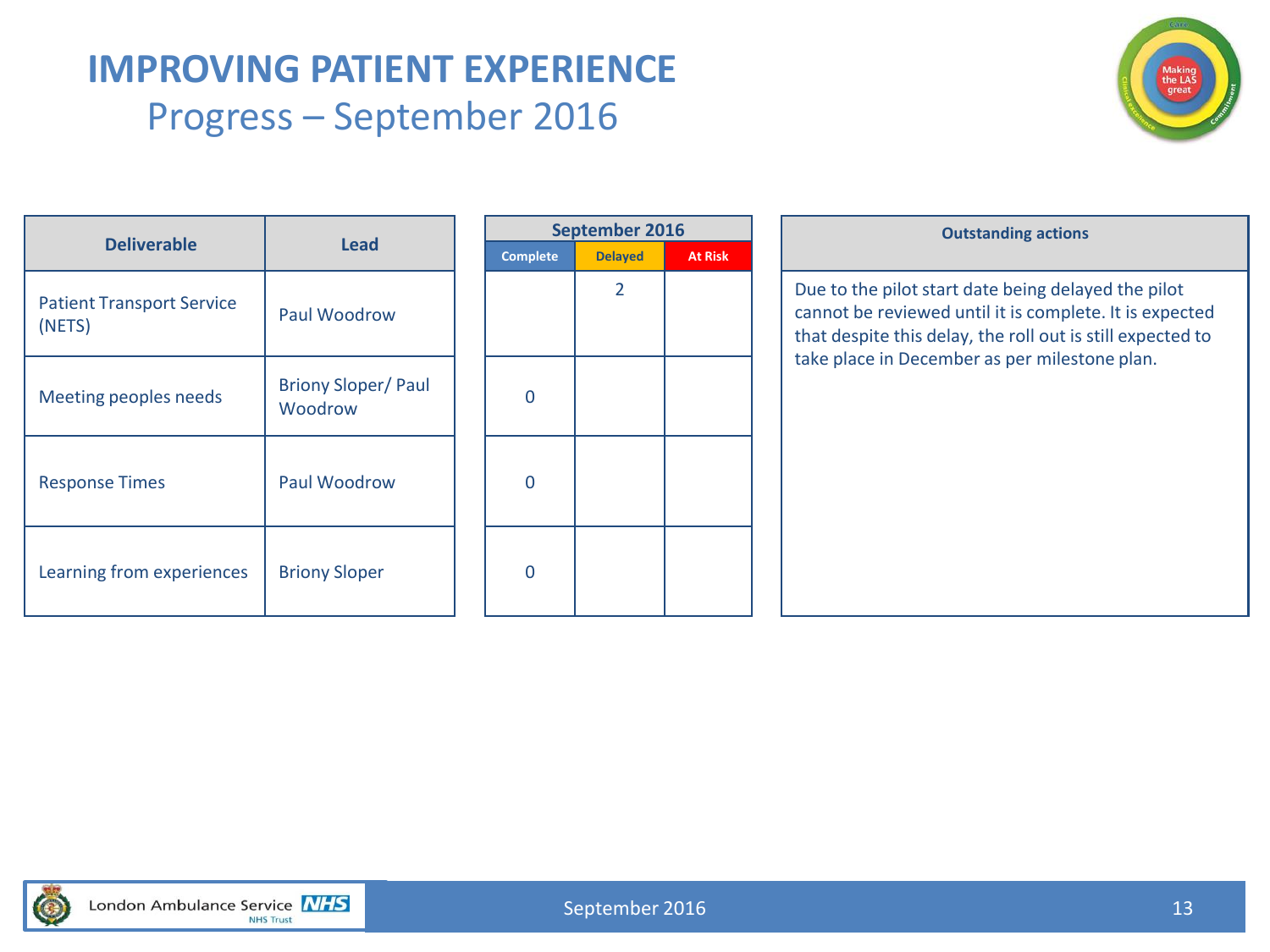# **IMPROVING PATIENT EXPERIENCE** Forecast View



|                                                                                                                                                  | <b>Key risks and challenges</b> |
|--------------------------------------------------------------------------------------------------------------------------------------------------|---------------------------------|
| There are no milestones for this theme in October and November but<br>$\bullet$<br>work will continue to ensure all December milestones are met. |                                 |

|                                  |                                  |          | October 2016 |                |                |                 | <b>November 2016</b> |                |                |
|----------------------------------|----------------------------------|----------|--------------|----------------|----------------|-----------------|----------------------|----------------|----------------|
| <b>Deliverable</b>               | Lead                             | Complete | On Track     | <b>Delayed</b> | <b>At Risk</b> | <b>Complete</b> | <b>On Track</b>      | <b>Delayed</b> | <b>At Risk</b> |
| Patient Transport Service (NETS) | Paul Woodrow                     |          |              |                |                |                 |                      |                |                |
| Meeting peoples needs            | Fenella Wrigley/ Paul<br>Woodrow |          |              |                |                |                 |                      |                |                |
| <b>Response Times</b>            | Paul Woodrow                     |          |              |                |                |                 |                      |                |                |
| Learning from experiences        | Fenella Wrigley                  |          |              |                |                |                 |                      |                |                |

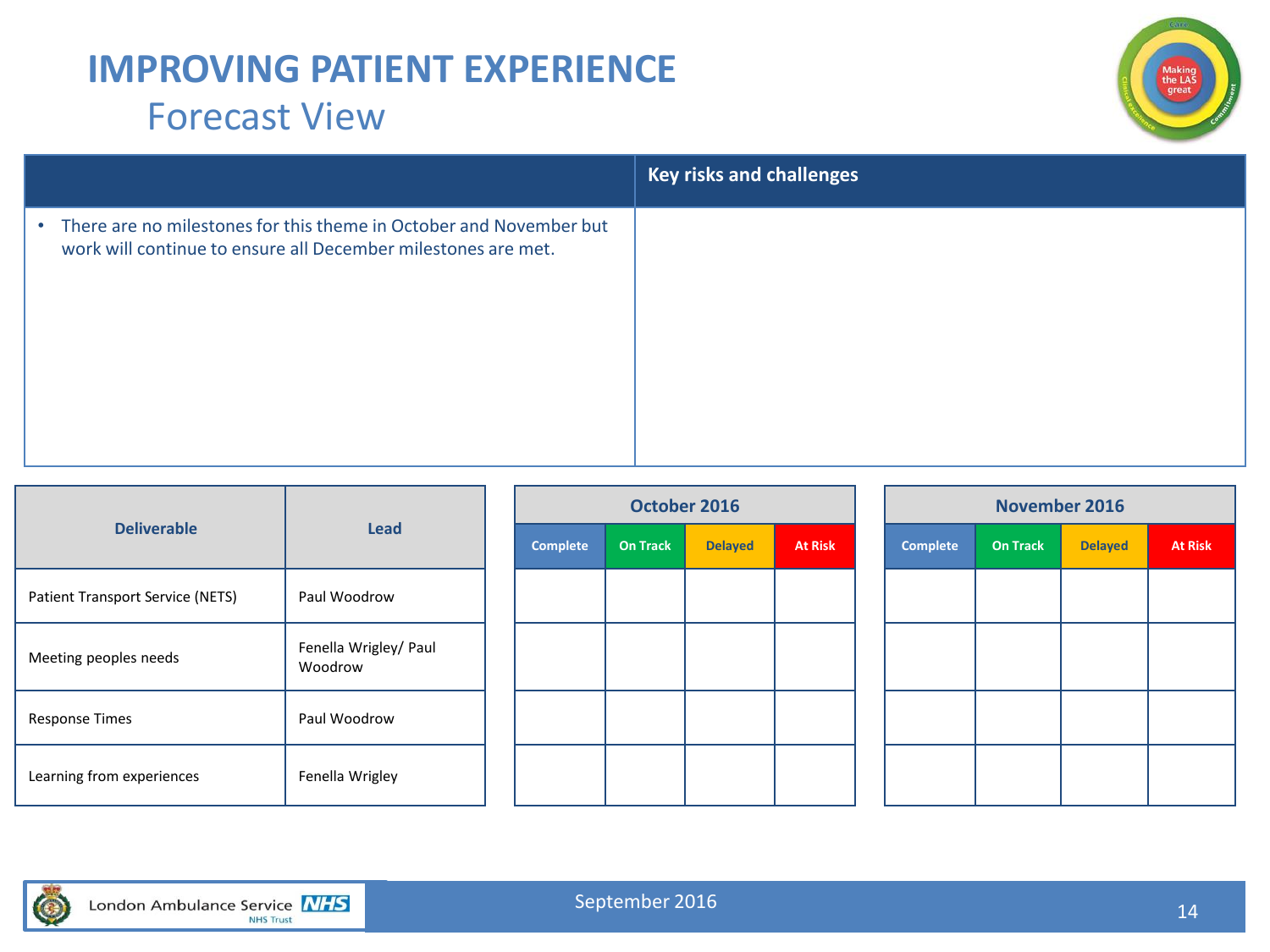# **3.4| IMPROVE ENVIRONMENT AND RESOURCES** Executive Lead: Andrew Grimshaw



### **Vehicle Make Ready**

- The Inaugural Project Board meeting was held and project structures and governance are now in place to ensure the project is managed in a controlled environment.
- The Fulham Gold service roll out was completed on 26 September with new ways of working now embedding. The stakeholder meetings have continued with teams at the upcoming Gold and Silver service sites including St Helier (silver), Wimbledon (silver), Hillingdon (gold), Isleworth (gold) and Brent (gold).
- The Financial Investment committee (FIC) has approved the Make Ready business case.

#### **Vehicle Procurement**

• There has been the procurement of sixty FRU vehicles this month.

### **HIGHLIGHTS THIS MONTH**

### **Fleet Strategy**

• The Fleet Strategy has been drafted and circulated to Operations Board for review. The Fleet Strategy will be finalised in January 2017, in accordance with the QIP plan.

### **Estate Strategy**

• A change request has been submitted to change the scope and delivery time for the Estate Strategy which will be considered at the next QIP Board. As part of the change request the Director of Finance has identified and appointed external advisors to assist the Trust to complete hypothetical model for January 2017.

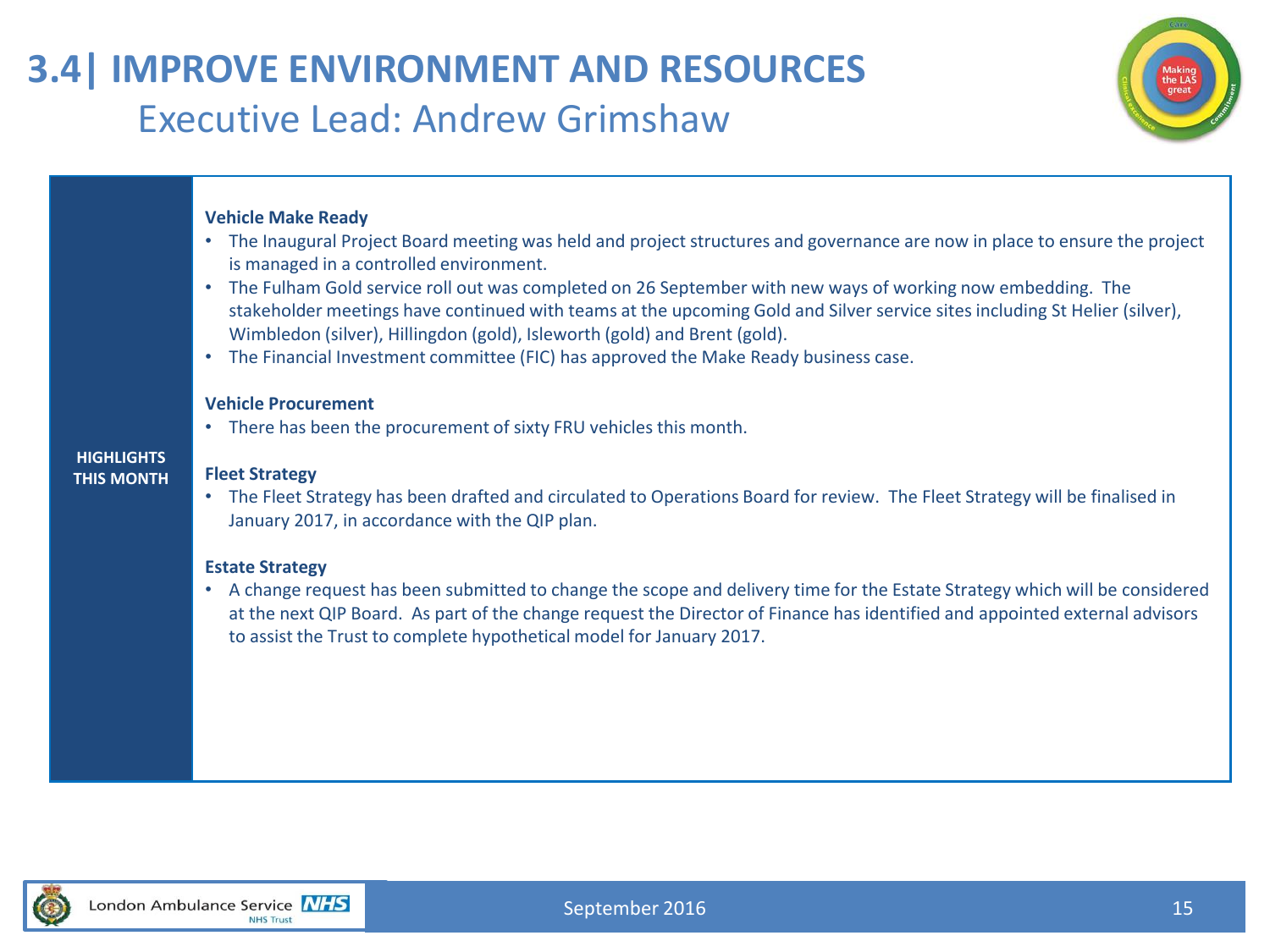# **IMPROVE ENVIRONMENT AND RESOURCES** Progress – September 2016



|                                                        |                                          |                 | <b>Septemb</b> |
|--------------------------------------------------------|------------------------------------------|-----------------|----------------|
| <b>Deliverable</b>                                     | <b>Lead</b>                              | <b>Complete</b> | <b>Delay</b>   |
| Fleet / Vehicle Preparation                            | <b>Andrew Grimshaw</b>                   | 3               |                |
| <b>Information Management and</b><br><b>Technology</b> | <b>Andrew Watson</b>                     |                 | 1              |
| Infection prevention and<br>control                    | <b>Fenella Wrigley</b>                   |                 | 2              |
| <b>Facilities and Estates</b>                          | <b>Andrew Grimshaw</b>                   | 1               | 1              |
| <b>Resilience functions</b>                            | Paul Woodrow                             |                 |                |
| <b>Operations Management</b>                           | Paul Woodrow                             |                 |                |
| Improving operational<br>productivity                  | Paul Woodrow                             |                 |                |
| Cost improvement programme                             | <b>Andrew Grimshaw</b>                   |                 |                |
| Frontline equipment and<br>uniforms                    | Paul Woodrow /<br><b>Andrew Grimshaw</b> |                 |                |

|                 |                | September 2016 |  |  |  |
|-----------------|----------------|----------------|--|--|--|
| <b>Complete</b> | <b>Delayed</b> | <b>At Risk</b> |  |  |  |
| 3               |                |                |  |  |  |
|                 | $\mathbf{1}$   |                |  |  |  |
|                 | $\overline{2}$ |                |  |  |  |
| $\mathbf{1}$    | $\mathbf{1}$   |                |  |  |  |
|                 |                |                |  |  |  |
|                 |                |                |  |  |  |
|                 |                |                |  |  |  |
|                 |                |                |  |  |  |
|                 |                |                |  |  |  |
|                 |                |                |  |  |  |
|                 |                |                |  |  |  |
|                 |                |                |  |  |  |
|                 |                |                |  |  |  |

#### **Outstanding** actions

#### **Information Management and Technology**

• The handheld device business cases are currently being finalised. One case is to support limited roll out of Virtual Ward, and a second broader case for handhelds for all frontline staff. The funding for both of these options is in the process of being confirmed.

#### **Infection prevention and control Implement agreed protective clothing pack for staff Communicate availability of protective clothing to all staff**

• The protective clothing packs have been delivered to Greenwich. The vehicle preparation teams will begin to prepare the vehicles with the new protective clothing once they have been delivered to the site. The supporting training materials will be finalised week commencing 3 October however the training modules may not be available until January 2017; further investigations on going. This will delay the implementation of the personal protective equipment (PPE) packs as they cannot be installed on vehicles until staff training has occurred.

#### **Facilities and Estates Develop an estates strategy**

• A change request was submitted in September for consideration at the next QIP Board. The request is for the 'Develop an estates strategy' milestone to be moved to January 2017 and changed to 'Develop Hypothetical models for the future estate'

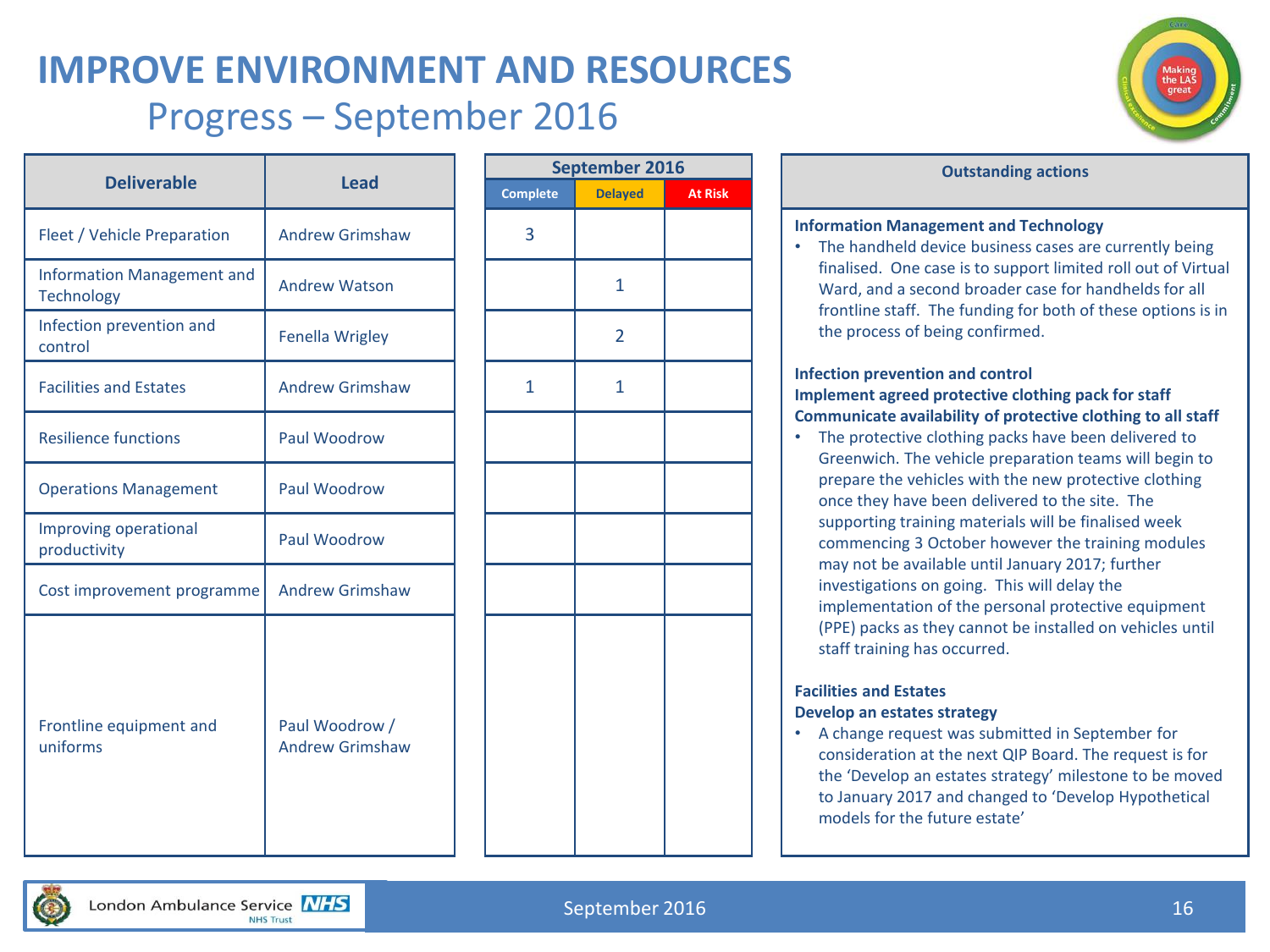# **IMPROVE ENVIRONMENT AND RESOURCES**

# Forecast View



### **Focus for next month Key risks and challenges Vehicle Procurement**

### **Fleet/Vehicle Prep: Make Ready**

- Continue stakeholder meetings with upcoming roll out sites.
- Trust wide communications to be rolled out.

### **Vehicle Procurement**

• The approval of the Double Crew Ambulance (DCA) business case is currently being sought.

#### **Infection Control and Prevention**

• Identify opportunities to bring forward staff training on new protective clothing to reduce delays in rolling out the new equipment.

### **Frontline Equipment and Uniforms**

• Complete the review of uniforms for frontline staff

| <b>Deliverable</b>                              | Lead                                     | <b>Complete</b> | On Ti |
|-------------------------------------------------|------------------------------------------|-----------------|-------|
| Fleet / Vehicle Preparation                     | <b>Andrew Grimshaw</b>                   |                 |       |
| <b>Information Management and</b><br>Technology | <b>Andrew Watson</b>                     |                 |       |
| Infection prevention and control                | Fenella Wrigley                          |                 |       |
| <b>Facilities and Estates</b>                   | <b>Andrew Grimshaw</b>                   |                 |       |
| <b>Resilience functions</b>                     | Paul Woodrow                             |                 |       |
| <b>Operations Management</b>                    | Paul Woodrow                             |                 |       |
| Improving operational productivity              | Paul Woodrow                             |                 |       |
| Cost improvement programme                      | <b>Andrew Grimshaw</b>                   |                 |       |
| Frontline equipment and uniforms                | Paul Woodrow /<br><b>Andrew Grimshaw</b> |                 | 1     |

| <b>Oct 2016</b> |                 |                |                | <b>Nov 2016</b> |                 |                |                |  |
|-----------------|-----------------|----------------|----------------|-----------------|-----------------|----------------|----------------|--|
| Complete        | <b>On Track</b> | <b>Delayed</b> | <b>At Risk</b> | <b>Complete</b> | <b>On Track</b> | <b>Delayed</b> | <b>At Risk</b> |  |
|                 |                 |                |                |                 |                 |                |                |  |
|                 |                 |                |                |                 |                 |                |                |  |
|                 |                 |                |                |                 |                 |                |                |  |
|                 |                 |                |                |                 |                 |                |                |  |
|                 |                 |                |                |                 |                 |                |                |  |
|                 |                 |                |                |                 |                 |                |                |  |
|                 |                 |                |                |                 |                 |                |                |  |
|                 |                 |                |                |                 |                 |                |                |  |
|                 |                 |                |                |                 |                 |                |                |  |
|                 | $\mathbf{1}$    |                |                |                 |                 |                |                |  |

**Double Crew Ambulance – March Milestone** 

date of completion of 140 vehicles can not be confirmed.

Awaiting final approval of business from NHSI, until approval received the final

| <b>Nov 2016</b> |                 |                |                |  |  |
|-----------------|-----------------|----------------|----------------|--|--|
| <b>Complete</b> | <b>On Track</b> | <b>Delayed</b> | <b>At Risk</b> |  |  |
|                 |                 |                |                |  |  |
|                 |                 |                |                |  |  |
|                 |                 |                |                |  |  |
|                 |                 |                |                |  |  |
|                 |                 |                |                |  |  |
|                 |                 |                |                |  |  |
|                 |                 |                |                |  |  |
|                 |                 |                |                |  |  |
|                 |                 |                |                |  |  |
|                 |                 |                |                |  |  |

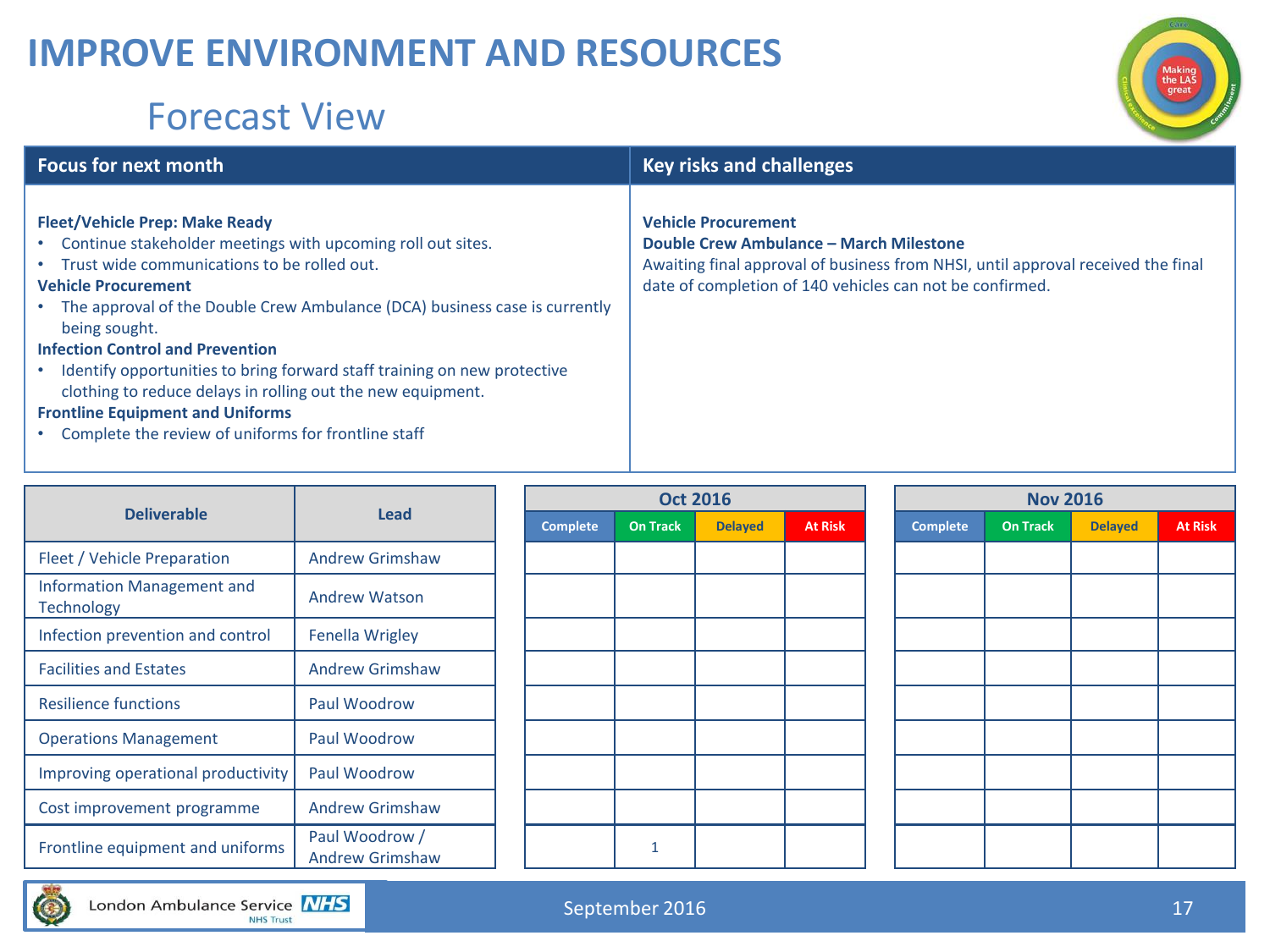# **3.5| TAKING PRIDE AND RESPONSIBILITY** Executive Lead: Fenella Wrigley



### **Medicine Management:**

The new medicines management policy has been reworked and relaunched – this has involved incorporating multiple guidance documents into one overarching document. The introduction of Datix and medicines management teaching throughout CSR this financial year provides the training and means for reporting shortfalls in operations. Central Support Unit (CSU) also have a document advising what should happened if crews are missing kit including drugs and the timescales for resolving this. Operations have been working on a small review of "no drug pack availability" on stations . The outcome of the review is expected in the next couple of weeks. The information will be collected by CSU to refine Datix forms following a collaboration of CSU/Governance and Operations.

#### **Training content**

EOC and PTS safeguarding continues as does training for new clinical recruits and inductions. Clinical staff safeguarding training is planned for CSR2016.3 and is planned to be delivered as problem based learning; this is currently being developed with Clinical Education and Development.

**HIGHLIGHTS THIS MONTH**

### **Safeguarding supervision**

Several focus groups have been held with staff and managers, and visits to several other ambulance trusts to review their safeguarding processes have been arranged.

#### **Consent MCA:**

The milestone was to deliver updated training for all patient facing staff on Mental Capacity Act as part of the 2016/2017/ CSR programme. This milestone has been completed, 3134 staff attended CSR 2016.1 which included the updated training on MCA.

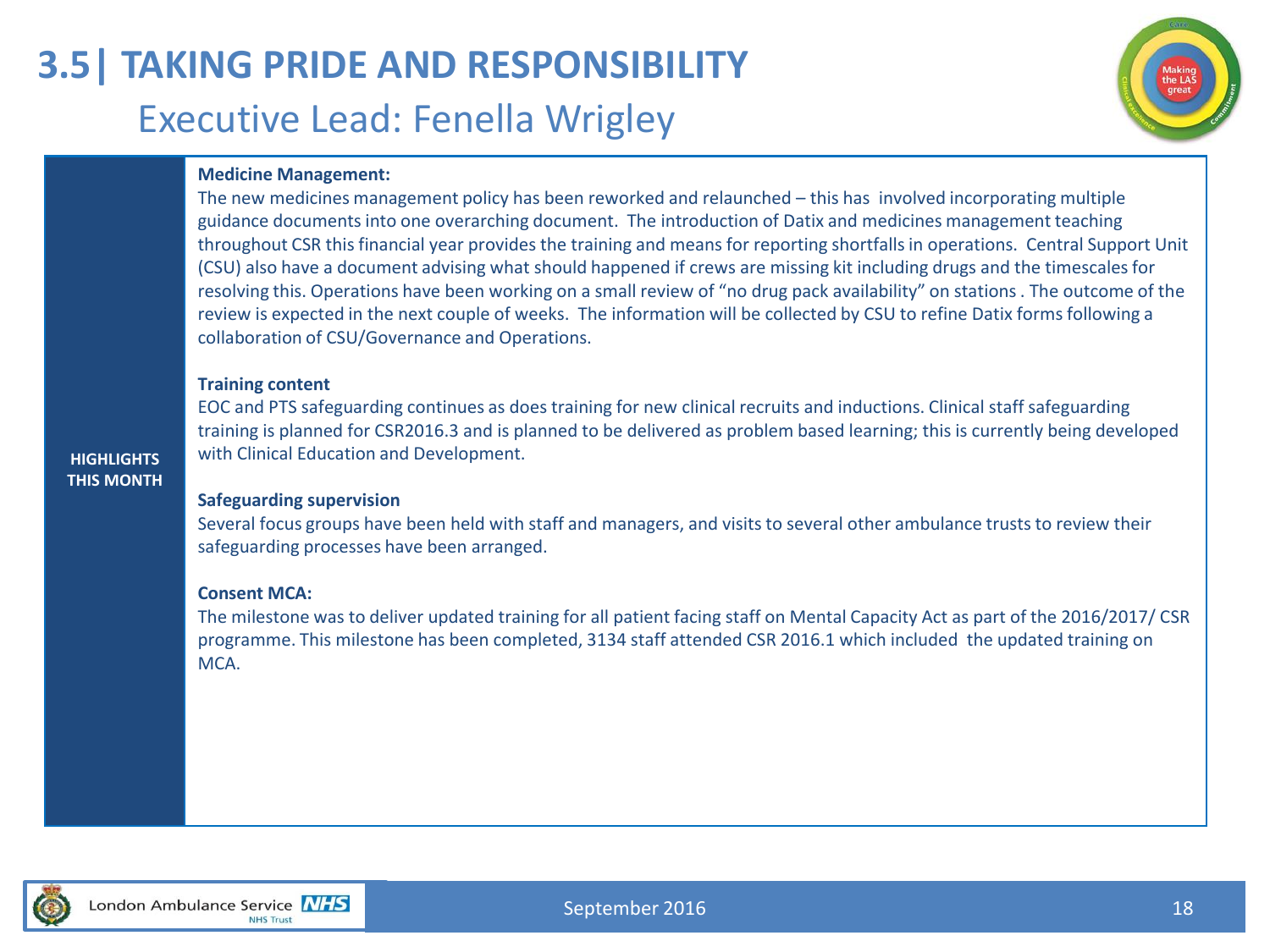### **TAKING PRIDE AND RESPONSIBILITY** Progress – September 2016



| <b>Deliverable</b>                                            | Lead                              |      |
|---------------------------------------------------------------|-----------------------------------|------|
|                                                               |                                   | Comp |
| <b>Clinical supervision</b>                                   | Fenella Wrigley                   | 1    |
| <b>Consent MCA</b>                                            | Fenella Wrigley                   |      |
| <b>Medicine Management</b>                                    | Fenella Wrigley                   | 1    |
| Safeguarding                                                  | <b>Fenella Wrigley</b>            |      |
| <b>Quality and clinical strategy</b>                          | Fenella Wrigley                   |      |
| Operating model and clinical<br>education & training strategy | Paul Woodrow /<br>Karen Broughton |      |
| Developing the 111 Service                                    | Paul Woodrow /<br>Karen Broughton |      |
|                                                               |                                   |      |

| September 2016  |                |                |  |  |  |
|-----------------|----------------|----------------|--|--|--|
| <b>Complete</b> | <b>Delayed</b> | <b>At Risk</b> |  |  |  |
| 1               |                |                |  |  |  |
|                 |                |                |  |  |  |
| 1               |                |                |  |  |  |
|                 |                |                |  |  |  |
|                 |                |                |  |  |  |
|                 |                |                |  |  |  |
|                 |                |                |  |  |  |

| September 2016 |                |         | <b>Outstanding actions</b>          |  |  |
|----------------|----------------|---------|-------------------------------------|--|--|
| ė              | <b>Delayed</b> | At Risk |                                     |  |  |
|                |                |         | No outstanding actions<br>$\bullet$ |  |  |
|                |                |         |                                     |  |  |
|                |                |         |                                     |  |  |
|                |                |         |                                     |  |  |
|                |                |         |                                     |  |  |
|                |                |         |                                     |  |  |
|                |                |         |                                     |  |  |
|                |                |         |                                     |  |  |
|                |                |         |                                     |  |  |
|                |                |         |                                     |  |  |
|                |                |         |                                     |  |  |